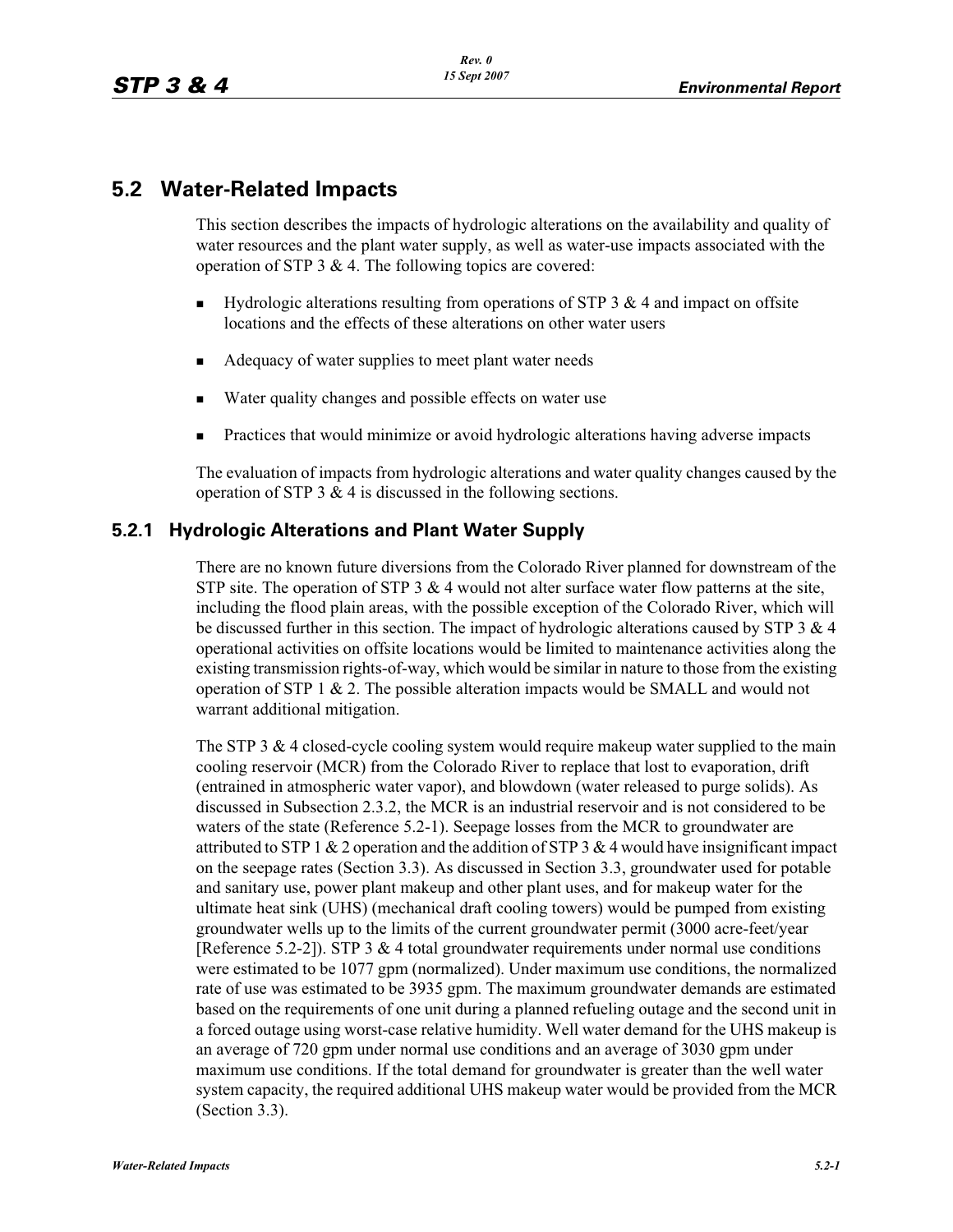The expected normalized rate of withdrawal of Colorado River water (Section 3.3) to replace water losses from the MCR due to STP  $3 \& 4$  heat loads during normal operating conditions is estimated to be approximately 23,170 gpm and 23,427 gpm during maximum (peak) use operations. As discussed in Subsection 2.3.2, the STP site is currently permitted to withdraw 102,000 acre-feet per year or a normalized rate of 62,234 gpm. This permitted withdrawal rate is sufficient to support operation of all four STP units.

MCR makeup water would be pumped from the existing STP Reservoir Makeup Plant Facility (RMPF) on the Colorado River to the MCR to replace evaporative losses, and blowdown from the MCR, as required to maintain MCR water quality and level (Figure 3.3-1) would be through the existing discharge system. Water would be withdrawn from the MCR for main condenser and turbine system cooling and returned to the MCR. The MCR also would receive blowdown from the STP 3 & 4 UHS and STP 3 & 4 processed waste flows. There would be no direct discharges of individual waste streams to the Colorado River or to groundwater

The most significant water loss from the STP  $3 \& 4$  cooling water system would be through evaporation of water from the MCR. Blowdown to the Colorado River from the MCR would occur if required to maintain water quality in the MCR. Blowdown would occur in accordance with the existing Texas Pollution Discharge Elimination System (TPDES) permit.

Water diverted to the MCR is currently considered lost to potential downstream surface water users and downstream aquatic communities and is considered a consumptive loss. The groundwater pumped from the existing site wells serving the STP site would also be considered a consumptive loss because the water would be either consumed or discharged to the MCR.

The assessment that follows conservatively assumes that all Colorado River water pumped to the MCR and all groundwater pumped from the wells is consumed. In reality, some water returns to the Colorado River as groundwater flow as the water seeps from the MCR and infiltrates the upper shallow portion of the groundwater system beneath the MCR. The water then flows toward the Colorado River where it discharges. Water from the MCR is also released through the pressure relief wells located in the above-grade dike surrounding the MCR. Water from these relief wells is discharged to a surface water ditch that surrounds the MCR and flows away from the reservoir through the STP site's natural drainage features.

As discussed in Subsection 2.3.2, the projected firm water demands for stored water in the Highland Lakes located upstream of the STP site on the Colorado River is currently still less than the total firm water available. Therefore, it is extremely remote that firm water rights would be reduced, even under extreme drought conditions. If conditions are worse than the drought of record, which occurred from the late 1940s through the 1950s (Subsection 2.3.2), the LCRA must curtail and distribute the available supply of firm water among all of its firm water supply customers on a pro rata basis (Reference 5.2-3). As discussed in Subsection 2.3.2, the STP site currently has surface water rights for 102,000 acre-feet per year and an additional 20,000 acre-feet/year of backup water for two-unit operation and 40,000 acre-feet/year for fourunit operation during periods when the water necessary to maintain the MCR at or above an elevation of 27 feet mean sea level is not available from the Colorado River. If this situation were to occur, the backup water would be released by the LCRA from firm stored water or any other sources of water originating upstream of the Bay City Dam (Reference 5.2-4).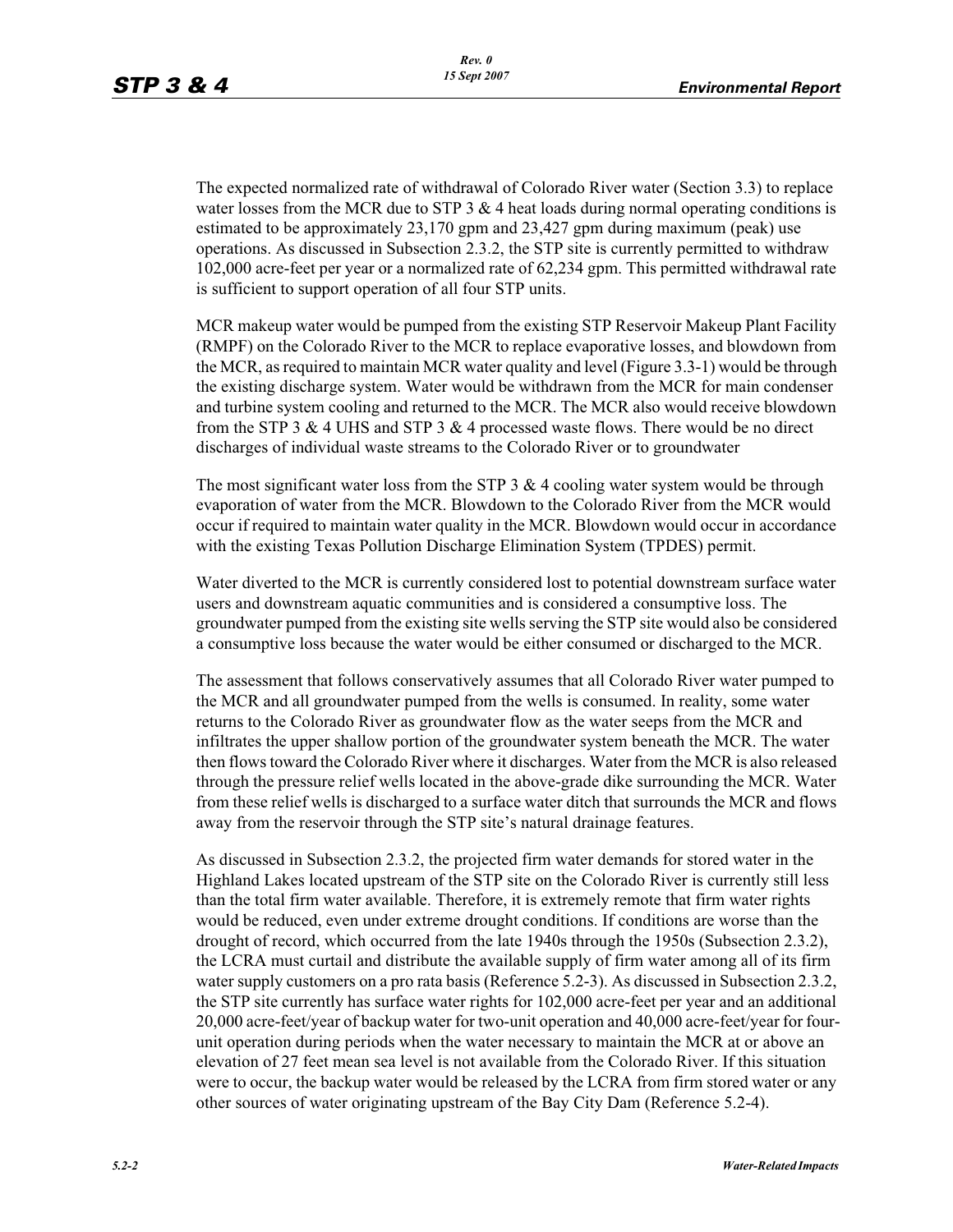Operation of STP 3  $\&$  4 would not create any new impacts in the vicinity of the flood plain. The infrastructure constructed in the floodplains is currently used for STP 1  $\&$  2. The current facilities would support STP  $3 \& 4$ . There would be no new infrastructure built in support of STP 3  $\&$  4 in the flood plain areas adjacent to the site that would create impacts resulting from alterations to the flood plain flow paths.

## **5.2.2 Water Use Impacts**

#### **5.2.2.1 Surface Water**

Long-term (1948–2005) daily Colorado River flow records were used to estimate the annual mean, the lowest annual mean, and the lowest daily mean flows of the Colorado River in the vicinity of the STP site (Reference 5.2-5).

Based on the planned cooling system configuration (Figure 3.3-1), surface water removal from the Colorado River for STP 3  $&$  4 is estimated to be at a normalized rate of 42,604 gpm under normal operating conditions and 44,779 gpm under maximum operating conditions, which could occur for a period of approximately 48 hours (see Table 3.3-1). Of these surface water removal rates, approximately 23,170 gpm (normal operating conditions) and 23,427 gpm (maximum use operations) are attributable to STP 3  $\&$  4 heat loads. The long-term monthly average Colorado River flow upstream of the STP site at the closest U.S. Geologic Survey Gauging Station (USGS, 08162500) (Figure 2.3.1-5) near Bay City (Reference 5.2-5) varies from 374,748 gpm to 1,919,518 gpm (Table 5.2-1).

Less than 12% (Table 5.2-1) of the estimated monthly mean Colorado River flow near Bay City would be lost to makeup. Makeup withdrawal for maximum use operations from the Colorado River projected for STP 3 & 4 represents 3.8% of the historical annual mean flow  $(1,180,344)$ gpm [2630 cfs]) of the river near Bay City. However, the annual mean flow during 2006 was 303,834 gpm (677 cfs [Reference 5.2-5]). The projected normal use withdrawal of 42,604 gpm for STP 3  $\&$  4 during a 303,834 gpm (677 cfs) flow event would represent 14% of flow. As discussed in Subsection 2.3.1.1, the probable minimum flow rate at Bay City is estimated as zero. If there is no downstream flow, the Colorado River near the STP RMPF intake structure would be occupied by tidal water. Because Segment 1401 is considered tidal, there is no established 7Q10 value for the Colorado River for Segment 1401 (Reference 5.2-5). The closest stream gauge to the STP site where 7Q10 data is maintained is the Bay City USGS Gauging Station 08162500 where, from October 1, 1976 through December 31, 2005, the 7Q10 (7 consecutive day low period over a 10-year period) was determined to be 20 cfs (Reference 5.2- 6). Because of the zero probable minimum flow at Bay City and a low 7Q10 value of 20 cfs, the 7Q10 water flow value will not be used to determine potential impacts.

As discussed in Subsection 2.3.2 and indicated in Table 2.3.2-9, STP 1 & 2 currently withdraws surface water as needed from the Colorado River after confirming that the flow at the USGS Bay City Gauging Station is capable of supporting the withdrawal of surface water in accordance with the current STP 1  $& 2$  surface water withdrawal permit. Surface water flow of the Colorado River will continue to be monitored for flow before the withdrawal of surface water for STP  $3 \& 4$  operations to ensure that surface water could be pumped in accordance with the current STPNOC surface water use permit. This practice helps ensure that water withdrawn from the Colorado River is acceptable for supply into the MCR.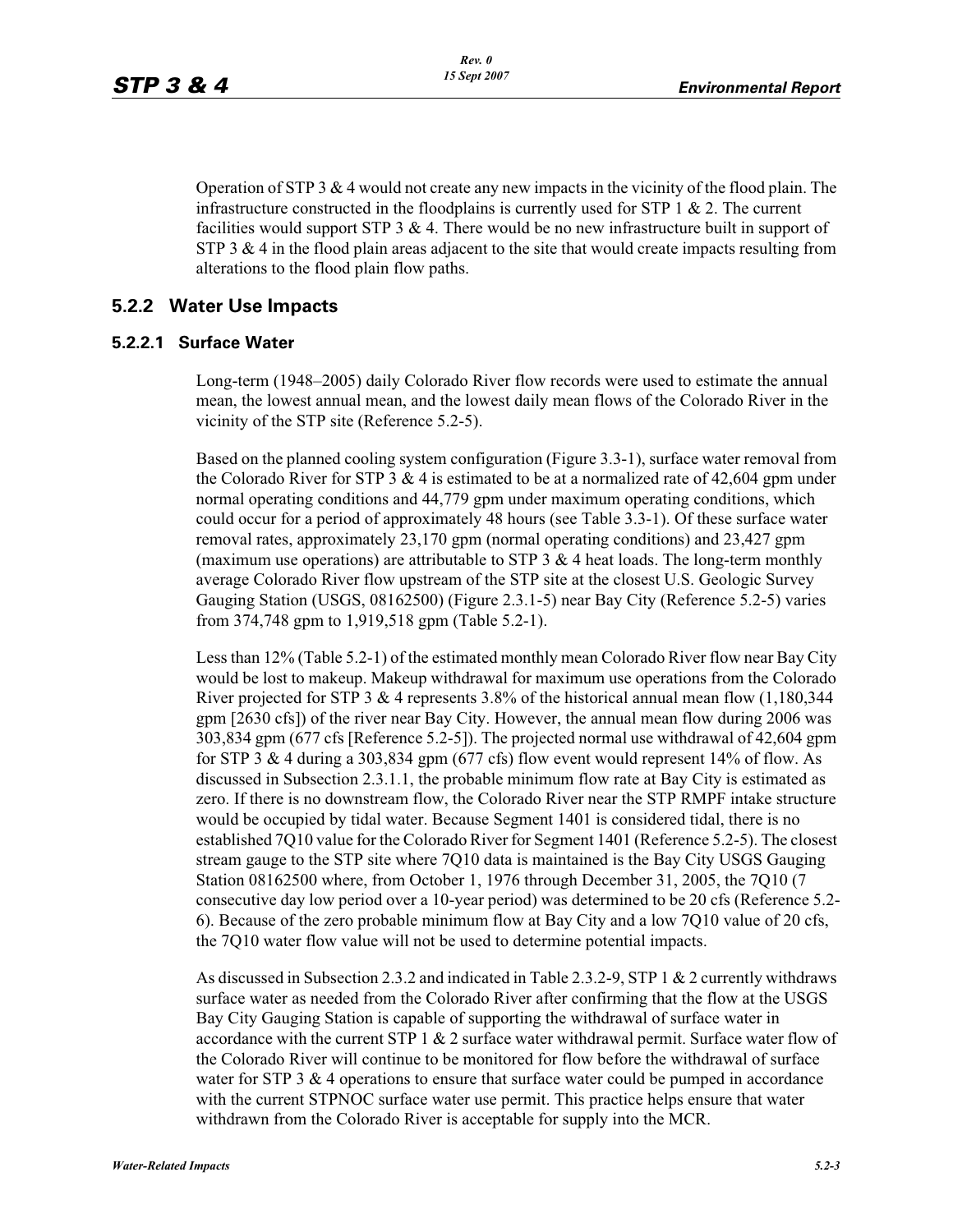Surface water withdrawals would be in accordance with current STPNOC water rights permits and contracts with the Lower Colorado River Authority (LCRA). Therefore, during low-flow days, withdrawal of surface water for the operation of STP 3 & 4 could have a SMALL impact on the availability of fresh water downstream of the site and not warrant additional mitigation. The cumulative impacts of all four operating units are discussed in Section 10.5.

#### **5.2.2.2 Groundwater**

As discussed in Subsection 2.3.2, groundwater wells would be used to supply makeup water to STP 3  $\&$  4 for the ultimate heat sink, service water for the power plant makeup and use, and water for the potable and sanitary systems. From 2001 to 2006, STP  $1 \& 2$  groundwater production averaged 798 gpm from five production wells located in the deep confined aquifer (Table 2.3.2-16). The highest production (863 gpm) was in 2001. The lowest production was 745 gpm, in 2002. The existing five production wells at STP (Subsection 2.3.2) are permitted to withdraw a combined total of 3000 acre-feet per year (1860 gpm).

As discussed in Section 3.3, the groundwater needs for STP  $3 \& 4$  would be 1077 gpm during normal operations and 3935 gpm during maximum operations. The primary groundwater production for STP 1  $\&$  2 is through the use of production Wells 5, 6, and 7. As discussed in Subsection 2.3.2, the average use for 2001 through 2006 of groundwater for STP 1  $\&$  2 is 798 gpm. This would allow the use of approximately 1062 gpm for normal operations of STP 3  $\&$ 4 which would require an average production rate of approximately 1077 gpm. During normal operations of STP 3 & 4, STPNOC would use groundwater in excess of that used by STP 1  $\&$ 2 up to the current permitted limit of 3000 acre-feet/year (an average of 1860 gpm). STPNOC would use the MCR to supply additional water above this value as required for continued operations. STPNOC is currently evaluating the possibility of permitting and installing additional groundwater wells at the STP site. Once the evaluation has been completed, the NRC would be notified if additional wells are proposed. Should additional wells be proposed, STPNOC would submit the necessary well permit applications to the Coastal Plains Groundwater Conservation District (CPGCD) and TCEQ as required for approval.

To meet the proposed maximum or peak groundwater demand (normalized value of 3935 gpm) for STP 3 & 4, STPNOC would supply the water needed for STP 3 & 4 UHS makeup in excess of the normal operations groundwater value (normalized value of 1077 gpm) by using water stored in the MCR to supply the additional water instead of permitting and installing additional wells at the STP site. As discussed in Subsection 2.3.1, any proposed new wells would be required to be at least 4000 feet from STP 1  $\&$  2 and STP 3  $\&$  4 to prevent potential subsidence of the facilities. Depending on the period of maximum operations of up to 30 days, and depending on the level of the MCR, an additional withdrawal rate of 2873 gpm would be required. This additional demand could create a short-term need for increased surface water withdrawal from the Colorado River.

To determine potential offsite impact during the operation of STP  $3 \& 4$ , cumulative projected water usage was used to calculate drawdown at the site boundary as though all water was pumped from a single onsite well. As discussed in Section 3.3, the normal use of groundwater for STP 3  $\&$  4 may require the permitting and installation of additional groundwater wells. If additional wells are proposed, STPNOC would apply to the CPGCD for the necessary groundwater permit(s). The minimum distance allowed by the CPGCD between permitted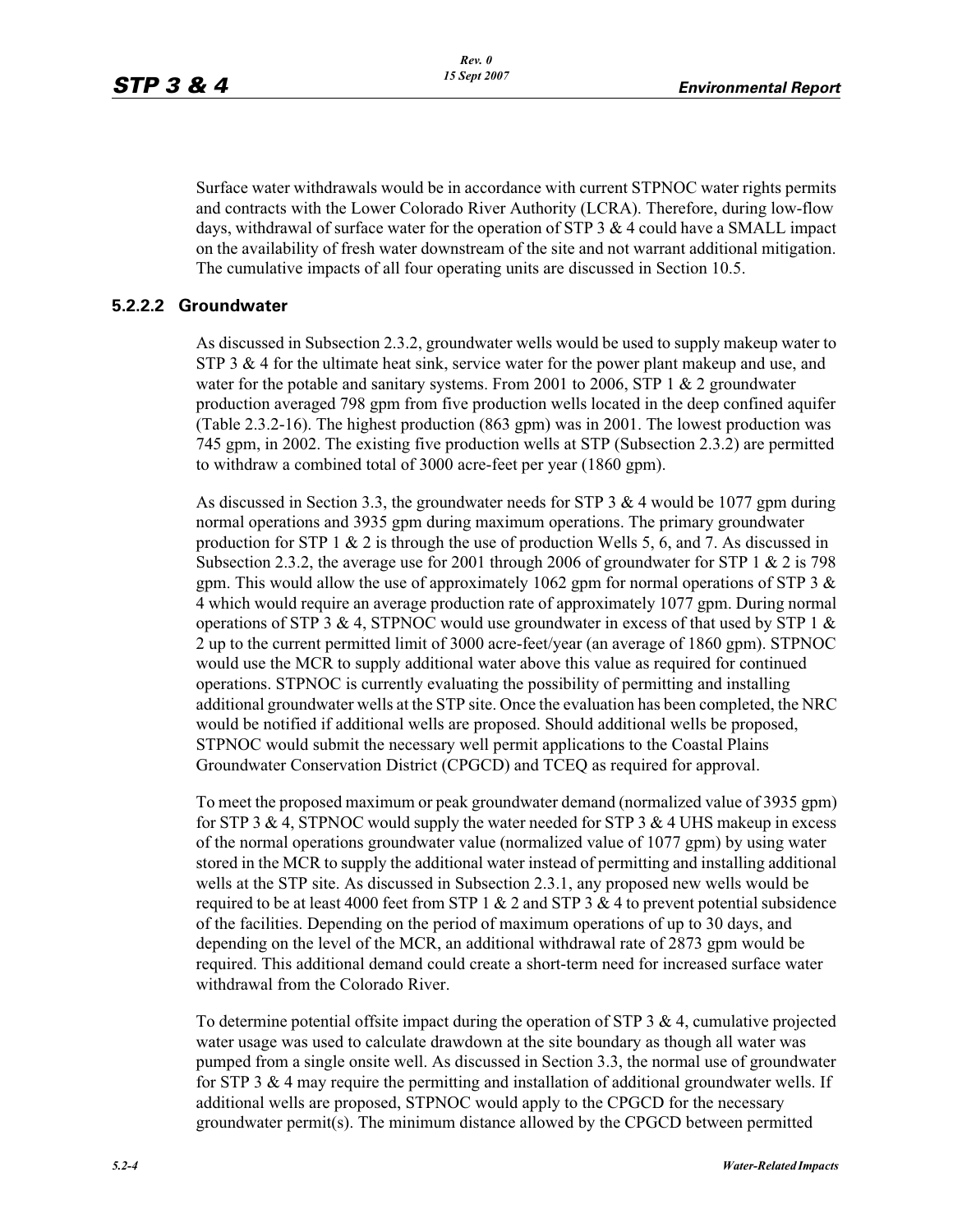wells is 2500 feet (Reference 5.2-7). Therefore, the 2500-foot distance will be used for the most conservative model distance from an STP site well to any potential offsite well. As with Section 4.2, a confined nonleaky aquifer scenario was used to determine the drawdown at the offsite groundwater well location closest to the STP  $3 \& 4$  well location. Data used to input to an analytical distance-drawdown model is described in Subsection 2.3.1 and are referenced in Table 5.2-2.

A confined nonleaky scenario would most likely represent actual site conditions. The hydrologic parameters used in support of a confined nonleaky aquifer scenario are included in Table 5.2-2. The Theis nonequilibrium well equations (Reference 5.2-8) for a confined nonleaky scenario are as follows:

| $s = [Q/4(3.14)T](W(u))$                 | $u = r^2S/4Tt$                         |
|------------------------------------------|----------------------------------------|
| where:                                   |                                        |
| $s =$ drawdown (ft)                      | T = transmissivity, $ft^2$ /day        |
| $Q =$ pumping rate, ft <sup>3</sup> /day | $t =$ time since pumping started, days |
| $W(u)$ = Theis well function             | $S =$ coefficient of storage           |
|                                          | $r =$ distance to pumping well, ft     |

The assumptions made were that the aquifer is homogeneous, isotropic, of uniform thickness, and of infinite aerial extent. The assumptions also include that the potentiometric surface before pumping is horizontal; the well is pumped at a constant discharge rate; the well is fully penetrating and flow is horizontal; the well diameter is infinitesimal so that storage within the well can be neglected; and water from storage is discharged instantaneously with decline of head.

An assumption was made that all of the water to be pumped was from a fully penetrating single well (any site well). The results of the confined nonleaky scenario model indicated that drawdown from normal operation of STP  $3 \& 4$  of the deeper portion of the Chicot Aquifer potentiometric surface 2500 feet from a single STP site well was 38 to 42 feet based on an average pumping rate of 1062 gpm over a period of 40 years. The pumping rate of 1062 gpm is the remainder of the current STP site permit after the average of 798 gpm STP  $1 \& 2$ groundwater use rate is subtracted (1860 gpm–798 gpm). Drawdown values for the deep portion of the Chicot Aquifer for the above pumping case, pumping at the maximum permit limit of 3000 acre-feet/year (an average of 1860 gpm) and pumping at a well design yield of 500 gpm, are included in Table 5.2-2.

In reality, the actual withdrawal resulting from the pumping of an STP well 2500 feet away would result in less drawdown than assigning all of the total pumping rates to one well. For example, the projected drawdown of (Table 5.2-2) over a 40-year period at a pumping rate of 1062 gpm would result in a drawdown of 38 to 42 feet. Pumping at a rate of no more than 500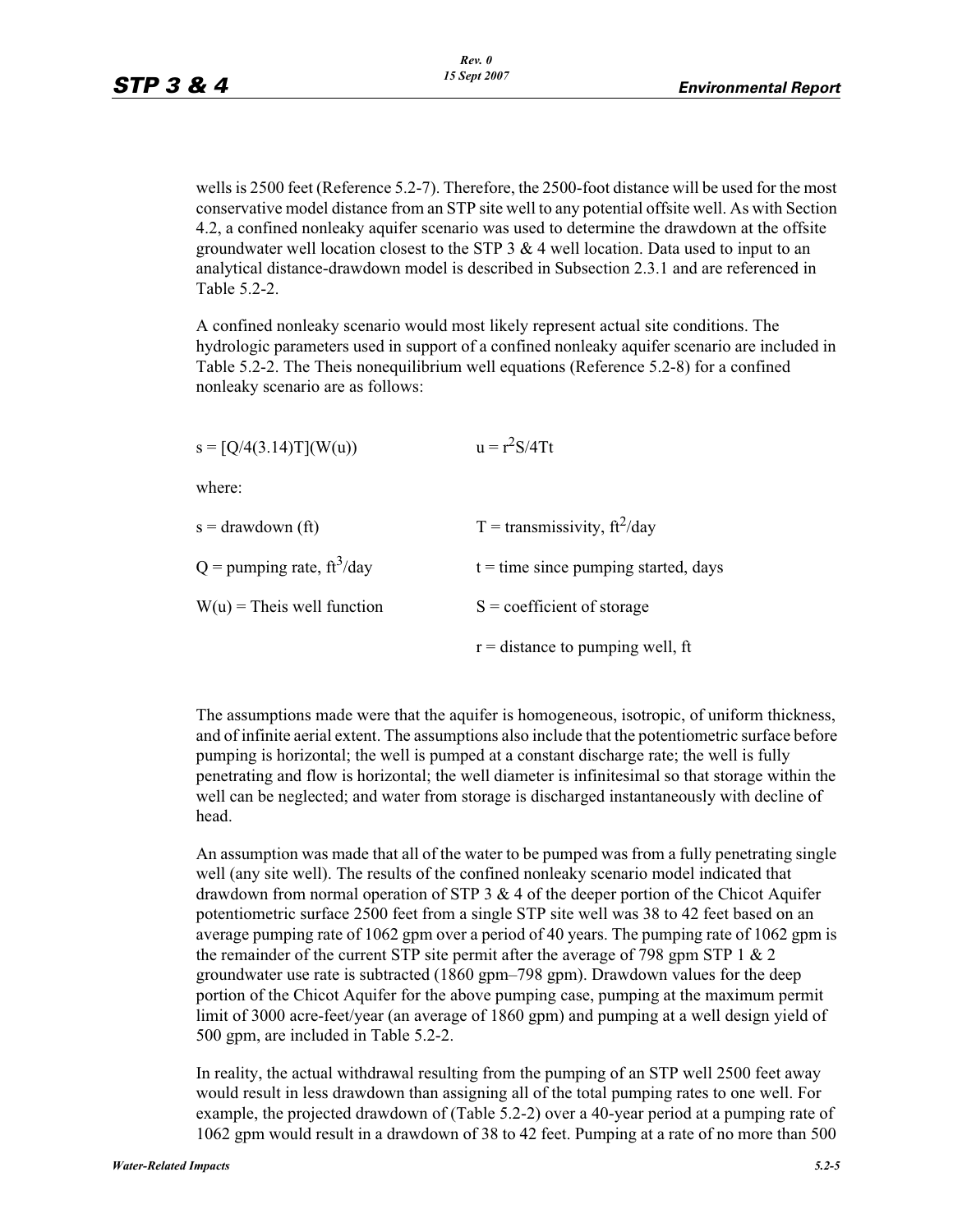gpm over a 40-year period in any single well would result in a drawdown of 18 to 20 feet 2500 feet from that well. These values assume that no two pumping wells adjacent to each other are used at the same time. If this were to occur, the effects of the two wells being pumped simultaneously would result in an overlap of drawdown and would likely lower drawdown in areas between the pumping wells. The additive effect could extend off site. However, most of the additive effect form the onsite pumping of multiple wells would remain on the STP site.

Because of the confining unit between the deep and shallow portions of the Chicot Aquifer, STPNOC concludes that there would be no impact to the shallow portion of the aquifer during operation of STP  $3 \& 4$ . However, STPNOC concludes that impacts due to increased pumping during operational activities at STP 3  $& 4$  to the deeper portion of the Chicot Aquifer would be SMALL and would not warrant mitigation. The cumulative impacts of all four units on groundwater resources are discussed in Section 10.5S.

# **5.2.3 Water Quality Impacts**

## **5.2.3.1 Chemical Impacts**

Mechanical draft cooling towers, such as the ones proposed for the STP 3  $\&$  4 UHS, remove waste heat by allowing water to evaporate to the atmosphere. The water lost to evaporation must be replaced continuously with makeup water to prevent the accumulation of solids and solid scale formation. To prevent buildup of these solids, a small portion of the circulating water with elevated levels of solids is drained or blown down, and cooling tower water chemistry must be maintained with anti-scaling compounds and corrosion inhibitors.

Similarly, because conditions in cooling towers are conducive to the growth of fouling bacteria and algae, a biocide must be added to the system. This is normally a chlorine or bromine-based compound, but occasionally, hydrogen peroxide or ozone is used. Table 3.6-1 lists water treatment chemicals currently used for STP 1  $& 2$  and that would likely be used in STP 3  $& 4$ .

Water drawn from the Colorado River is expected to require limited treatment to prevent biofouling in the makeup intake structure and makeup water piping. Additional water treatment would take place in the cooling tower basins, and would include the addition of biocides, antiscaling compounds, and dispersants. Sodium hypochlorite and sodium bromide are used to control biological growth in the existing circulating water system and would likely be used in the new system as well. TPDES Permit No. WQ0001908000, issued in 2005 (Reference 5.2-9), limits total residual chlorine (0.05 milligrams per liter daily maximum) from any single generating unit for more than two hours per day unless longer periods are required for macroinvertebrate control. Discharge from the MCR may not exceed 12.5% of the flow of the Colorado River at the discharge point. Processed wastewater discharged from STP 3 & 4 facilities to the MCR would be similar to that currently discharged under the STP 1 & 2 TPDES permit. STPNOC would submit the necessary applications to TCEQ for permitting the proposed STP 3 & 4 discharges to the MCR.

Discharge from the MCR cannot occur when the Colorado River is less than 800 cfs (Reference 5.2-9). As discussed in Subsection 2.3.2, there is currently no routine discharge from the MCR to the Colorado River. STP 1 & 2 has discharged water from the MCR to the Colorado River once, in 1997. Projections of the MCR water quality and additional demands upriver could necessitate the use of the STP permitted reservoir blowdown system to maintain water quality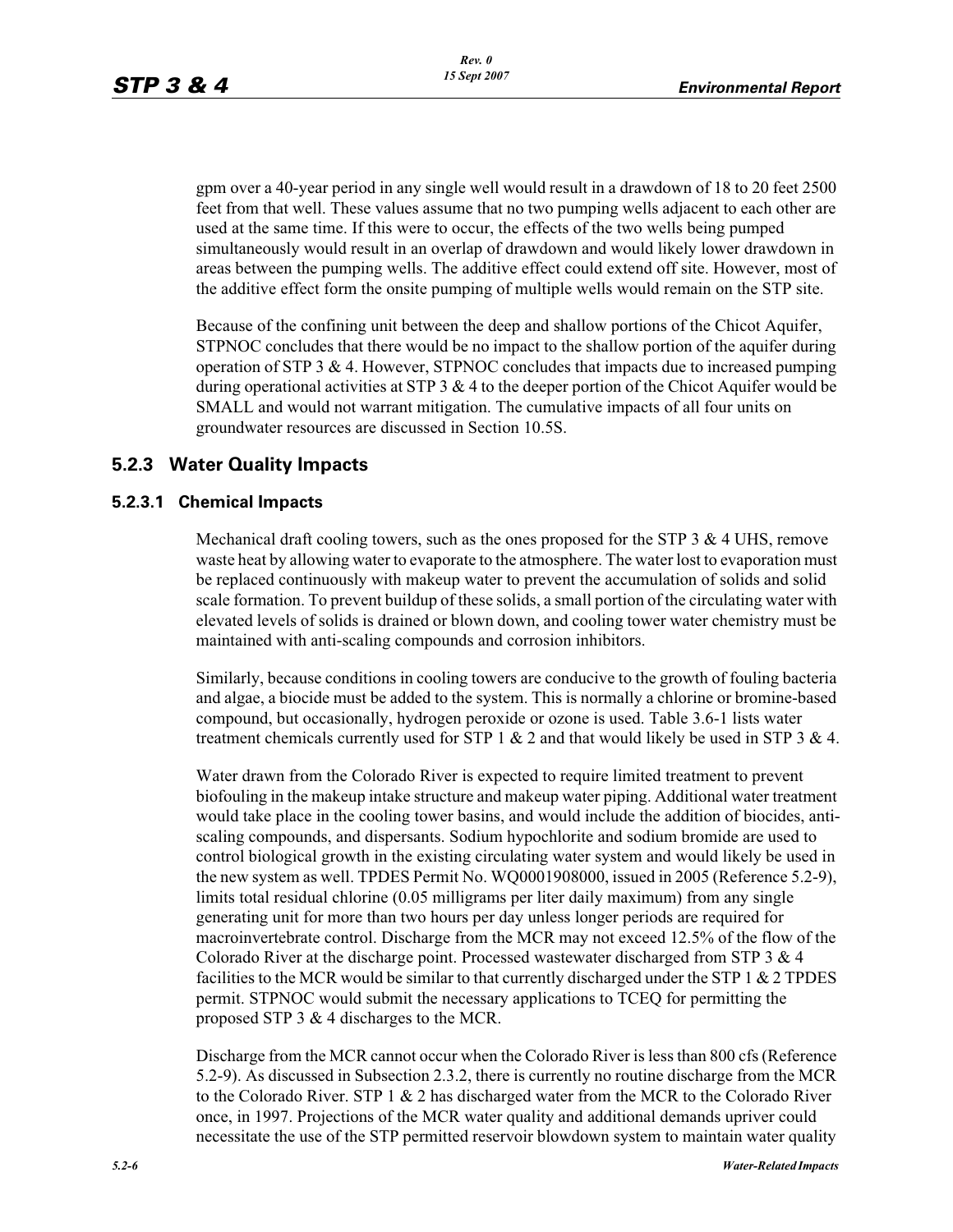by 2010. MCR water quality is currently maintained by selective pumping during high river flow conditions (>1200 cfs) (Reference 5.2-10). If upstream demands increase, the availability of water at a flow greater than 1200 cfs could be reduced.

Blowdown from the MCR to the Colorado River would occur as necessary to maintain the MCR water quality at an average of 3000 micro-Siemens per centimeter (μS/cm) (Reference 5.2-4). The current TPDES permit (Reference 5.2-10) allows an average MCR discharge rate of 144 mgd with a daily maximum of 200 MGD. The permit pH range for water discharged from the MCR is between 6.0 and 9.0 standard units. The water temperature daily average limit is 95°F with a daily maximum of 97°F. The total residual chlorine daily maximum is 0.05 milligrams per liter (mg/L) (Reference 5.2-10). Limits on outfall concentrations, rates, and schedules for STP 3 & 4 operational discharges to the MCR would be determined through the TPDES permitting process. STPNOC would submit the new or modified permit provisions to the NRC when they become available.

As discussed in Subsection 2.3.3, during 2004 Segment 1401 of the Colorado River (the reach of the river associated with STP) was listed as fully supporting aquatic life, contact recreation, and general use (Reference 5.2-11). As indicated in Reference 5.2-12, Segment 1401 was added to the list of impaired waters due to the presence of bacteria. The STP  $1 \& 2$  wastewater treatment facility currently discharges treated water to the MCR where it is diluted by water of the MCR and reused. The waste water from current STP  $1 \& 2$  facilities does not discharge directly to the Colorado River.

Impacts of chemicals in the proposed MCR blowdown on the Colorado River water quality would be SMALL and would not warrant mitigation. STPNOC would submit the necessary permit applications to TCEQ for review for a modified or new TPDES permit for STP 3 & 4 facility discharges to the MCR and from the MCR to the Colorado River. TCEQ would evaluate potential effects of STP 3  $\&$  4 on the MCR water quality and the Colorado River water quality and determine if adjustments are necessary to the current TPDES permitted 001 outfall limits. STPNOC would monitor the MCR water quality on a regular basis in conjunction with the MCR water level to determine if and when blowdown is necessary. STPNOC would continue to monitor flow of the Colorado River prior to withdrawing surface water and discharging water to the Colorado River.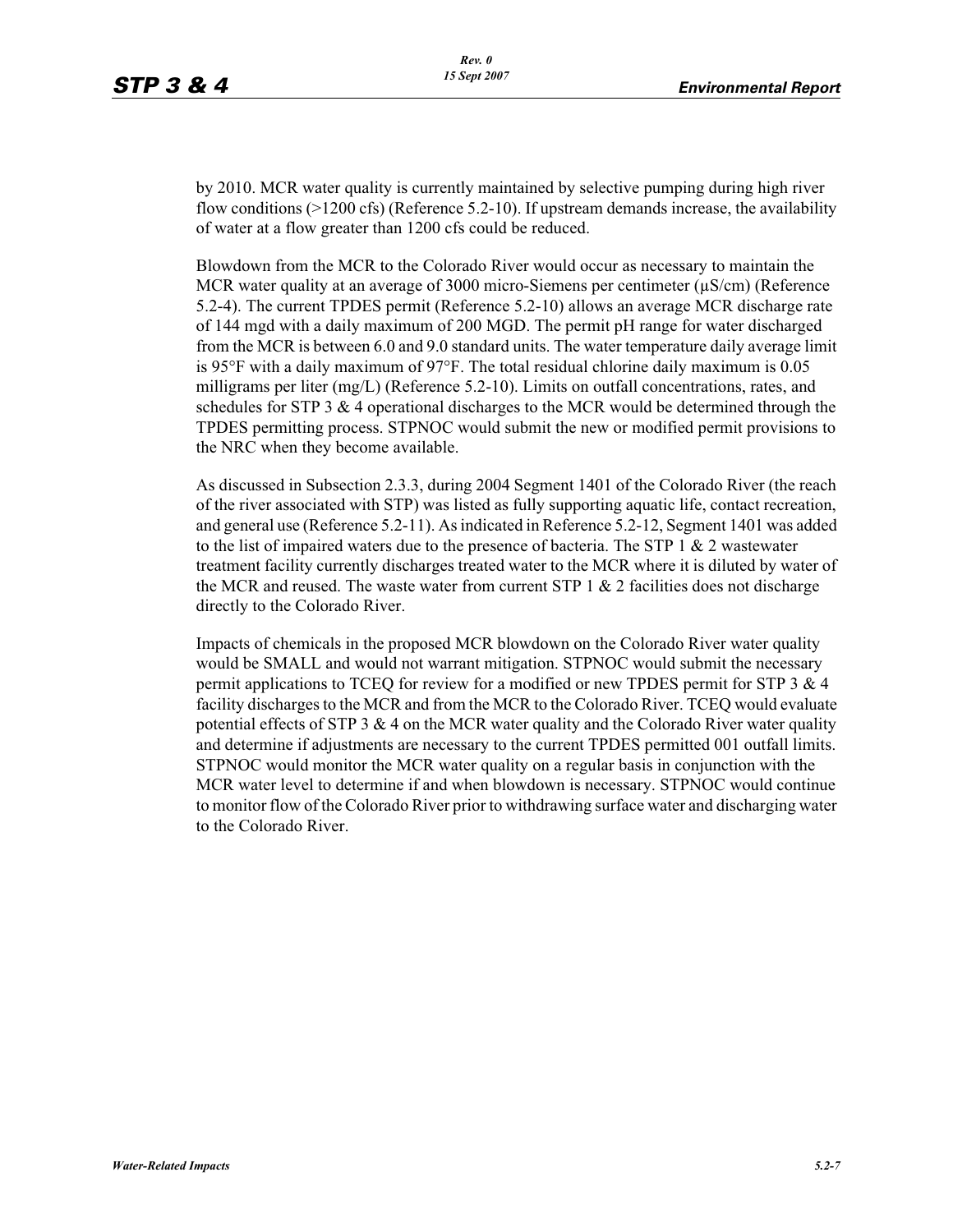## **5.2.3.2 References**

- 5.2-1 TCEQ (Texas Commission on Environmental Quality) 2007. Letter from Kelly Holligan (TCEQ) to R. A. Gangluff (STP Nuclear Operating Company) Re: Cooling Water Intake Structures Phase II Rules; South Texas Project Electric Generating Station; TPDES Permit No. WQ0001908000, June 27, 2007.
- 5.2-2 Operating Permit, STP Nuclear Operating Company, Historical User Permit No. OP-04122805, Coastal Plains Groundwater Conservation District, March 2005.
- 5.2-3 LCRA (Lower Colorado River Authority), Water Management Plan for the Lower Colorado River Basin, May 2003.
- 5.2-4 STPNOC (South Texas Project Nuclear Operating Company), 2006. Amended and Restated Contract by and between the Lower Colorado River Authority and STPNOC. Effective as of January 1, 2006.
- 5.2-5 USGS (U.S. Geological Survey) Water Year 2006 Report, Colorado River, USGS Station 08162500 near Bay City, Texas, April 24, 2007.
- 5.2-6 Holligan (Karen Visnovsky Holligan), 7Q10 Flows. E-mail from Karen Visnovsky Holligan (TCEQ) to Bridget Twigg (TtNUS) June 13, 2007.
- 5.2-7 CPGCD (Coastal Plains Groundwater Conservation District), Rules of the Coastal Plains Groundwater Conservation District, adopted May 25, 2004.
- 5.2-8 "Groundwater and Wells," Fletcher G. Driscoll, 2nd Edition, Johnson Filtration Systems Inc., St. Paul, Minnesota, 1989.
- 5.2-9 TCEQ, STP Nuclear Operating Company, TPDES Permit No. 001908000 Renewal. July 21, 2005.
- 5.2-10 STPNOC (South Texas Project Nuclear Operating Company), South Texas Project Electric Generating Station Certificate of Adjudication 14-5437, May 1, 2005, Rev. 1.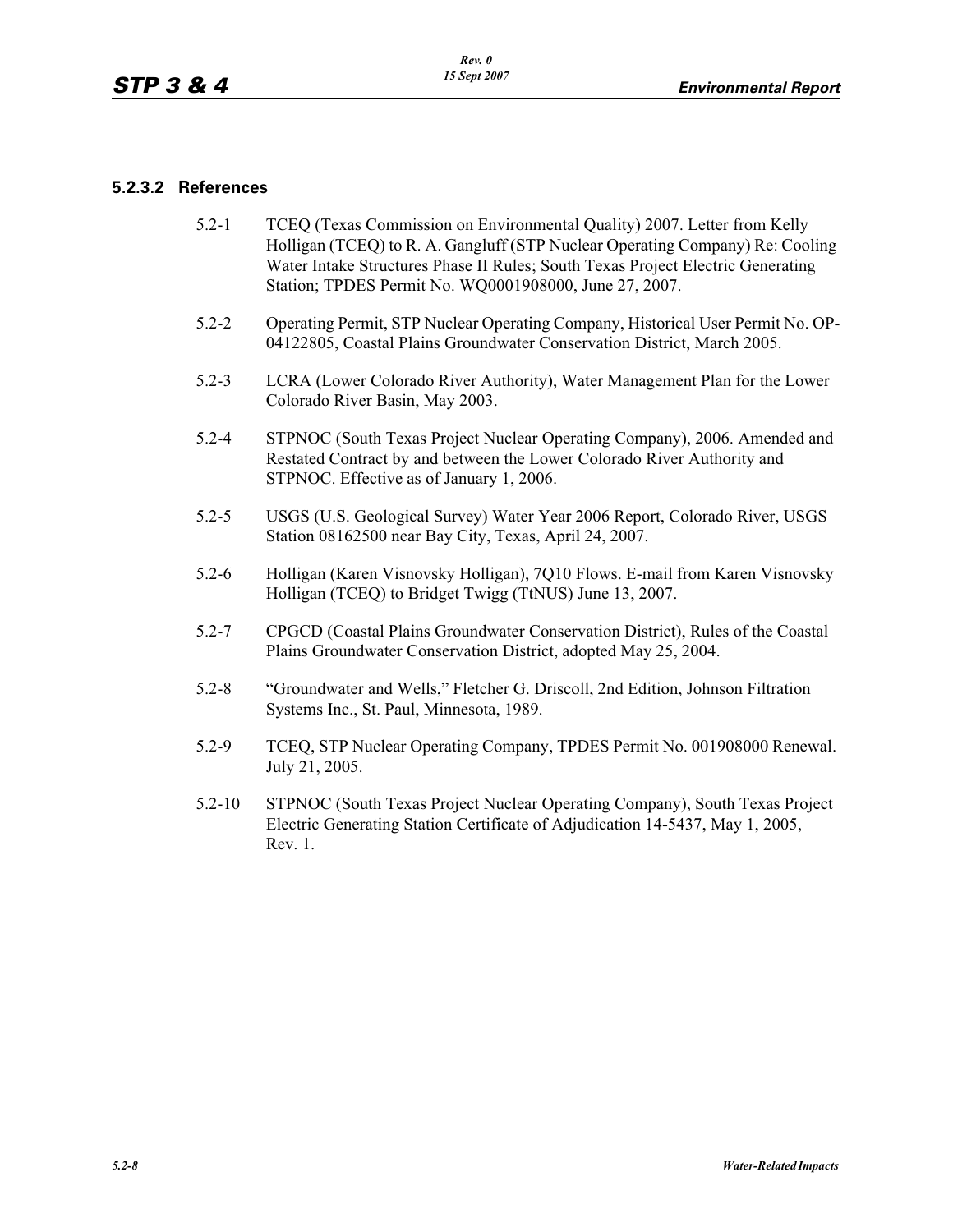- 5.2-11 TCEQ 2004 Texas Water Quality Inventory and 303(d), April 14, 2007.
- 5.2-12 TCEQ 2006 Texas Water Quality Inventory and 303(d), April 27, 2007.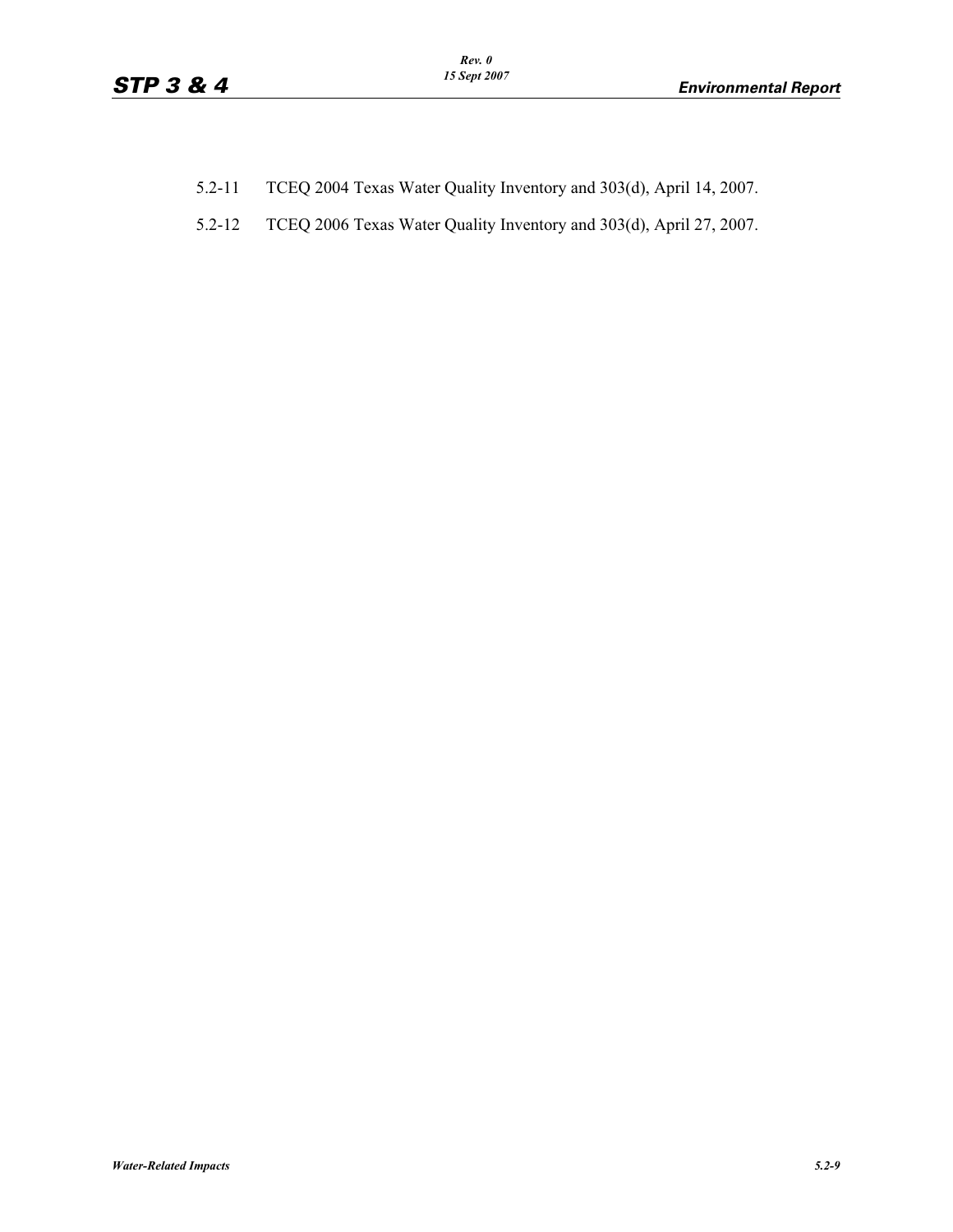| g Wate <sup>r</sup>                                      |
|----------------------------------------------------------|
|                                                          |
|                                                          |
|                                                          |
|                                                          |
|                                                          |
|                                                          |
|                                                          |
|                                                          |
|                                                          |
|                                                          |
| Comparison of Colorado River Flows and STP 3 & 4 Cooling |
|                                                          |
|                                                          |
| $l$ e 5.2-1 C                                            |
|                                                          |

|                    | Table 5.2-1 Comparison of Colorado River Flows and STP 3 & 4 Cooling Water Flows                    |                                                         |                                                                                              |                                                    |                                                      |
|--------------------|-----------------------------------------------------------------------------------------------------|---------------------------------------------------------|----------------------------------------------------------------------------------------------|----------------------------------------------------|------------------------------------------------------|
|                    | Mean Monthly River<br>1, 21<br>Flow [1                                                              | for Makeup (2 units)<br>Maximum [3] River<br>Withdrawal | Percent of Mean<br>Monthly River<br>Flow Lost to<br>Maximum<br>Makeup<br>$(2 \text{ units})$ | Evaporation Rate (2<br>Maximum Total<br>units) [1] | Flow Lost to<br>Evaporation<br>Percent of<br>Average |
| January            | 1,150,274                                                                                           | 44,779                                                  | თ<br>თ                                                                                       | 48,556                                             | 4.2                                                  |
| February           | 1,455,907                                                                                           | 44,779                                                  | $\overline{3}$ .1                                                                            | 48,556                                             | 3.3                                                  |
| March              | 1,281,324                                                                                           | 44,779                                                  | 3.5                                                                                          | 48,556                                             | 3.8                                                  |
| April              | 1,225,224                                                                                           | 44,779                                                  | 3.7                                                                                          | 48,556                                             | 4.0                                                  |
| Vay                | 1,642,608                                                                                           | 44,779                                                  | 2.7                                                                                          | 48,556                                             | c.c                                                  |
| June               | 1,919,518                                                                                           | 44,779                                                  | 2.3                                                                                          | 48,556                                             | 2.5                                                  |
| <b>Sult</b>        | 844,642                                                                                             | 44,779                                                  | 5.3                                                                                          | 48,556                                             | 5.7                                                  |
| August             | 374,748                                                                                             | 44,779                                                  | 11.9                                                                                         | 48,556                                             | 13.0                                                 |
| September          | 787,195                                                                                             | 44,779                                                  | 5.7                                                                                          | 48,556                                             | 6.2                                                  |
| October            | 1,103,150                                                                                           | 44,779                                                  | ্য<br>ব                                                                                      | 48,556                                             | 4.<br>4                                              |
| November           | 1,248,562                                                                                           | 44,779                                                  | 3.6                                                                                          | 48,556                                             | 3.9                                                  |
| December           | 1,100,906                                                                                           | 44,779                                                  | ন<br>ব                                                                                       | 48,556                                             | 4.<br>4                                              |
| [2]Reference 5.2-4 | [3] Maximum water withdrawal occurs during normal operations<br>[1] All flows in gallons per minute |                                                         |                                                                                              |                                                    |                                                      |
|                    |                                                                                                     |                                                         |                                                                                              |                                                    |                                                      |